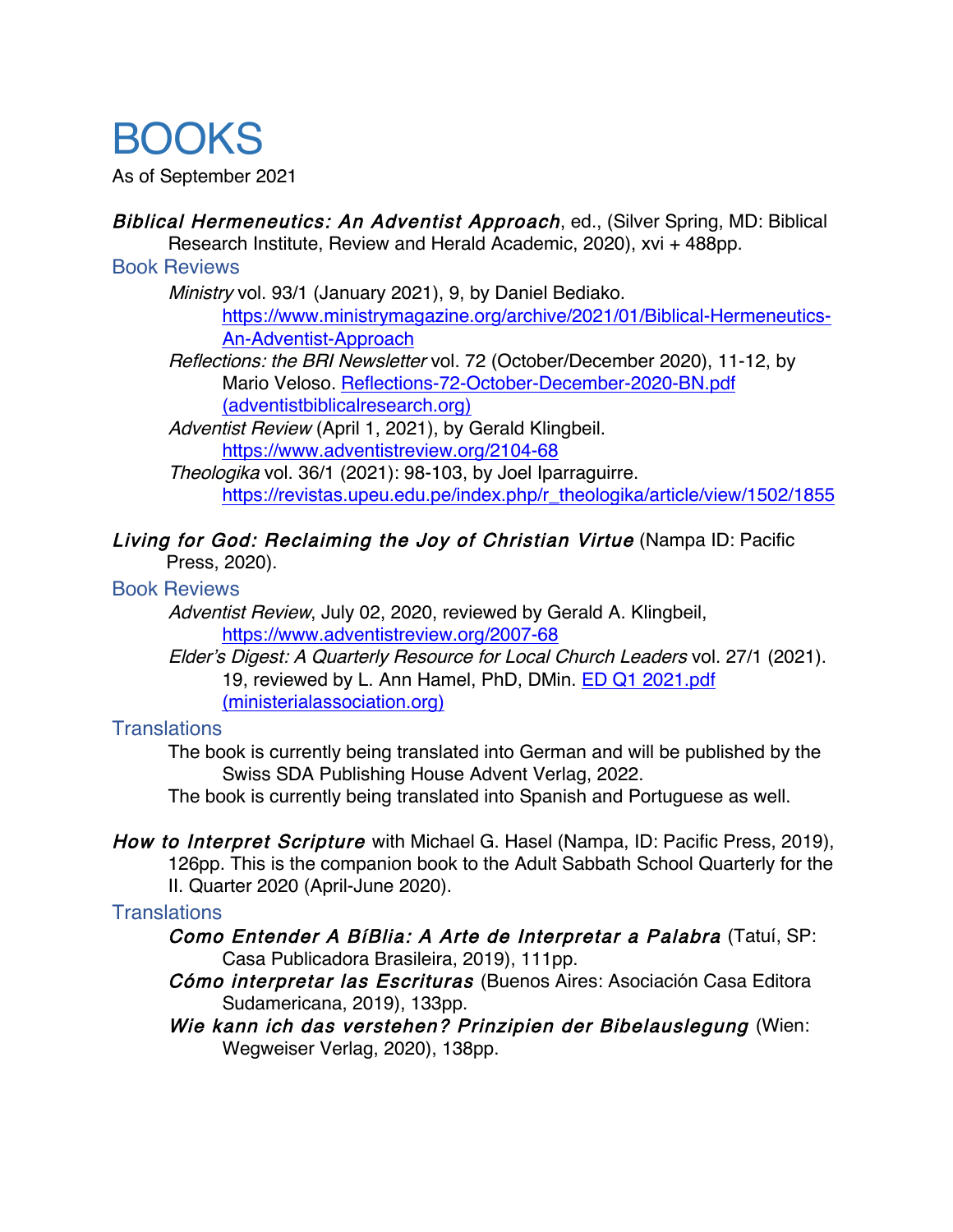## Adventists and Military Service: Biblical, Historical and Ethical

Perspectives, eds. Frank M. Hasel, Barna Magyarosi and Stefan Höschele (Madrid: Editorial Safeliz, 2019), 225pp.

#### Book Reviews

- Reflections: the BRI Newsletter, April 2019, pp. 9-10, by Audrey Andersson April-June-2019-Newsletter\_0.pdf (adventistbiblicalresearch.org)
- TED News, July 9, 2019, by Victor Hulbert: "A 'Friends' View of Adventists and Military Service: Biblical, Historical, and Ethical Perspectives" https://ted.adventist.org/news/1459-a-friends-view-of-adventists-andmilitary-service-biblical-historical-and-ethical-perspectives
- Spectrum Magazine (online), July 17, 2019, by Victor Hulbert https://spectrummagazine.org/arts-essays/2019/friends-view-adventistsand-military-service-biblical-historical-and-ethical
- Adventist Review October 01, 2019, reviewed by Denis Kaiser https://www.adventistreview.org/1910-68
- Ministry Magazine, February 2020, pp. 26-27, reviewed by Donn W. Leatherman. https://www.ministrymagazine.org/archive/2020/02/Resources
- Adventistischer Pressedienst APD News, "Adventisten und Militärdienst", reviewed by Holger Teubert, APD News, June 17, 2020, https://www.apd.info/2020/06/17/adventisten-und-militaerdienst/
- Spes Christiana, vol. 31/1 (2020):157-160, reviewed by Johannes Hartlapp. https://hcommons.org/deposits/item/hc:30549/
- Dialogue, vol. 32/3 (2020), reviewed by Mario E. Ceballos and Gary Councell, https://dialogue.adventist.org/3465/adventists-and-military-service-biblicalhistorical-and-ethical-perspectives
- Andrews University Seminary Studies, vol. 57/2 (2019): 408-411, reviewed by Oleg Kostyuk. "Adventists and Military Service: Biblical, Historical, and Ethical Per" by Oleg Kostyuk (andrews.edu)

#### Longing for GOD: A Prayer and Bible Journal (Nampa, ID: Pacific Press, 2017), 351pp.

# Book Reviews and Interviews

Spectrum Magazine (online) as one of 17 notable books published by SDA authors in 2017: https://spectrummagazine.org/article/2017/12/31/books-2017 (accessed: January 3, 2018)

See also the published interview in:

https://spectrummagazine.org/article/2017/12/15/longing-god-interview-drfrank-hasel (accessed: January 3, 2018)

Adventist Review vol. 185, no. 04 (April 2018): 68-69, book review by Melody Mason. https://www.adventistreview.org/1804-68

Ministry Magazine, vol. 90, no 4 (April 2018): 27, book review by Audrey Andersson, online at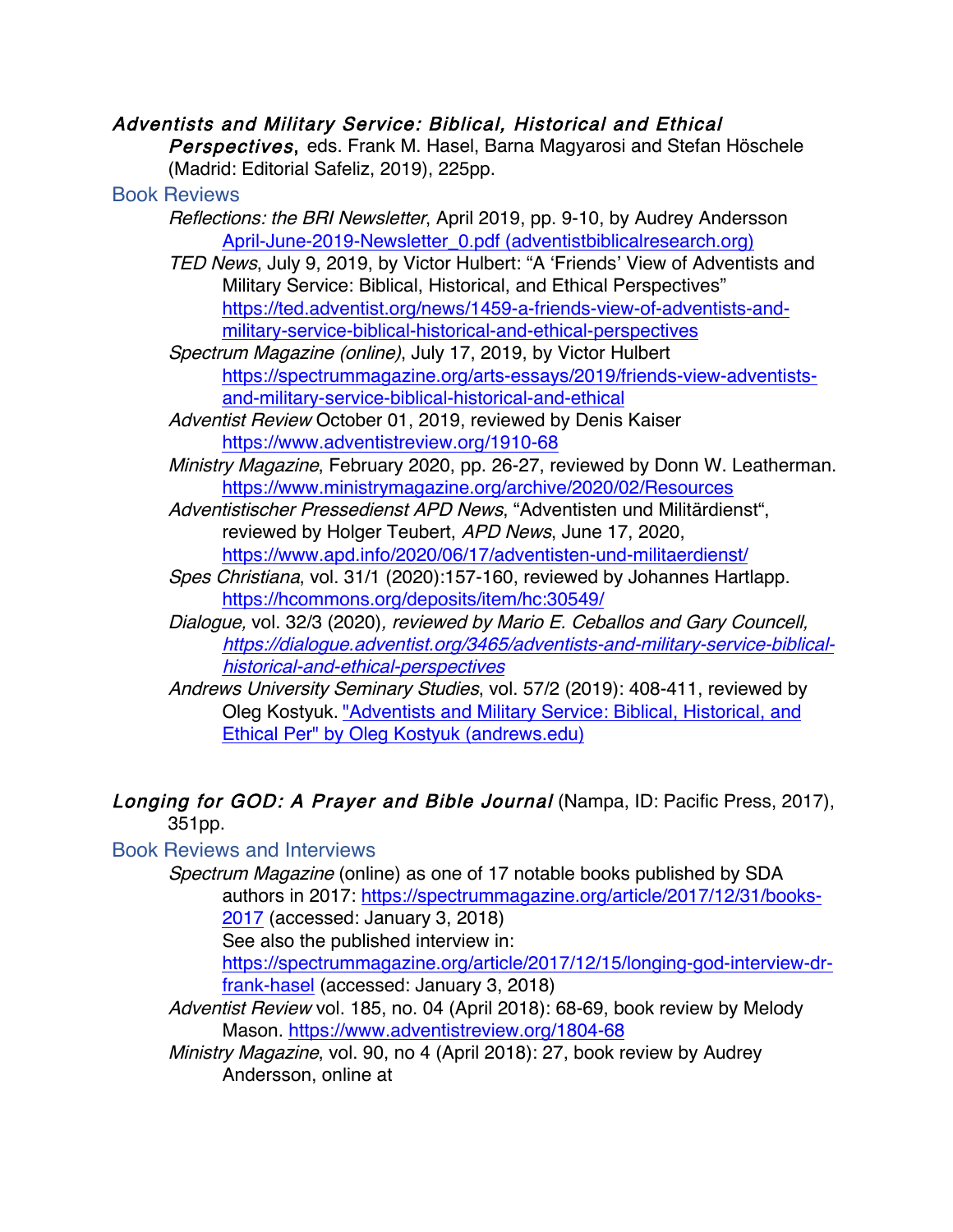https://www.ministrymagazine.org/archive/2018/04/Longing-for-God-A-Prayer-and-Bible-Journal (accessed: 08-16-2018).

Elders Digest, vol. 24, no. 3 (July/September 2018): 25. ED Q3 2018.pdf (ministerialassociation.org)

## **Translations**

Längtan efter Gud, Swedish (Skandinaviska Bokförlaget, Stockholm 2019) The book is in the process of being translated into Serbian (2021).

Sehnsucht nach Gott: ein Bibel-Gebets-Tagebuch. (Wien: Wegweiser Verlag, 2012), 317pp. Revised and updated in 2018. Book Reviews

Reflections: The BRI Newsletter, vol. 38 (April 2012), 10-11. BRI-newsltr-4-12- 38\_0.pdf (adventistbiblicalresearch.org) Bogi Zeitung (vol. 30/116, 2012), p. 5 (by Jelynne Suyat)

The Holy Spirit and Spirituality Principal Author of the Adult Sabbath School Bible Study Guide, January – March 2017. 2017 Q1: The Holy Spirit and Spirituality I Sabbath School Net (ssnet.org)

Scripture in the Theologies of W. Pannenberg and Donald G. Bloesch: An **Examination of its Origin, Nature and Use.** European University Studies. Series XXIII, Vol. 555 (Frankfurt/Main: Peter Lang, 1996), 337 pp. The book has been republished: Scripture in the Theologies of W. Pannenberg and Donald G. Bloesch: An Examination of its Origin, Nature and Use (Eugene, OR: Wipf & Stock Publishers, 2004).

# Book Reviews

- Internationale Zeitschriftenschau für Bibelwissenschaft und Grenzgebiete vol. 42 (1995-96), p. 2625, Prof. Dr. Bernhard Lang, Paderborn
- APD Informationen des Adventistischen Pressedienstes vol. 13/4 (1996), p. 16, Dr. Winfried Vogel

Aller Diener (3/1996): pp. 57-58, Dr. Winfried Vogel.

Themelios vol. 22/2 (1997), p. 78

Scripture in the Theologies of W. Pannenberg and D.G. Bloesch - The Gospel Coalition

- Jahrbuch für Evangelikale Theologie vol. 12 (1998-99), pp. 246-247, Dr. Jochen Eber
- Andrews University Seminary Studies vol. 36 (1998), pp. 127-128, Bruce Norman "Scripture in the Theologies of W. Pannenberg and D.G. Bloesch: An Inve" by Bruce Norman (andrews.edu)

Fundamentum vol. 19 (3/1998): pp. 111-113, JT

Theologische Beiträge vol. 29 (5/1998), pp. 286-289, Prof. Dr. Reinhard Slenczka, Erlangen